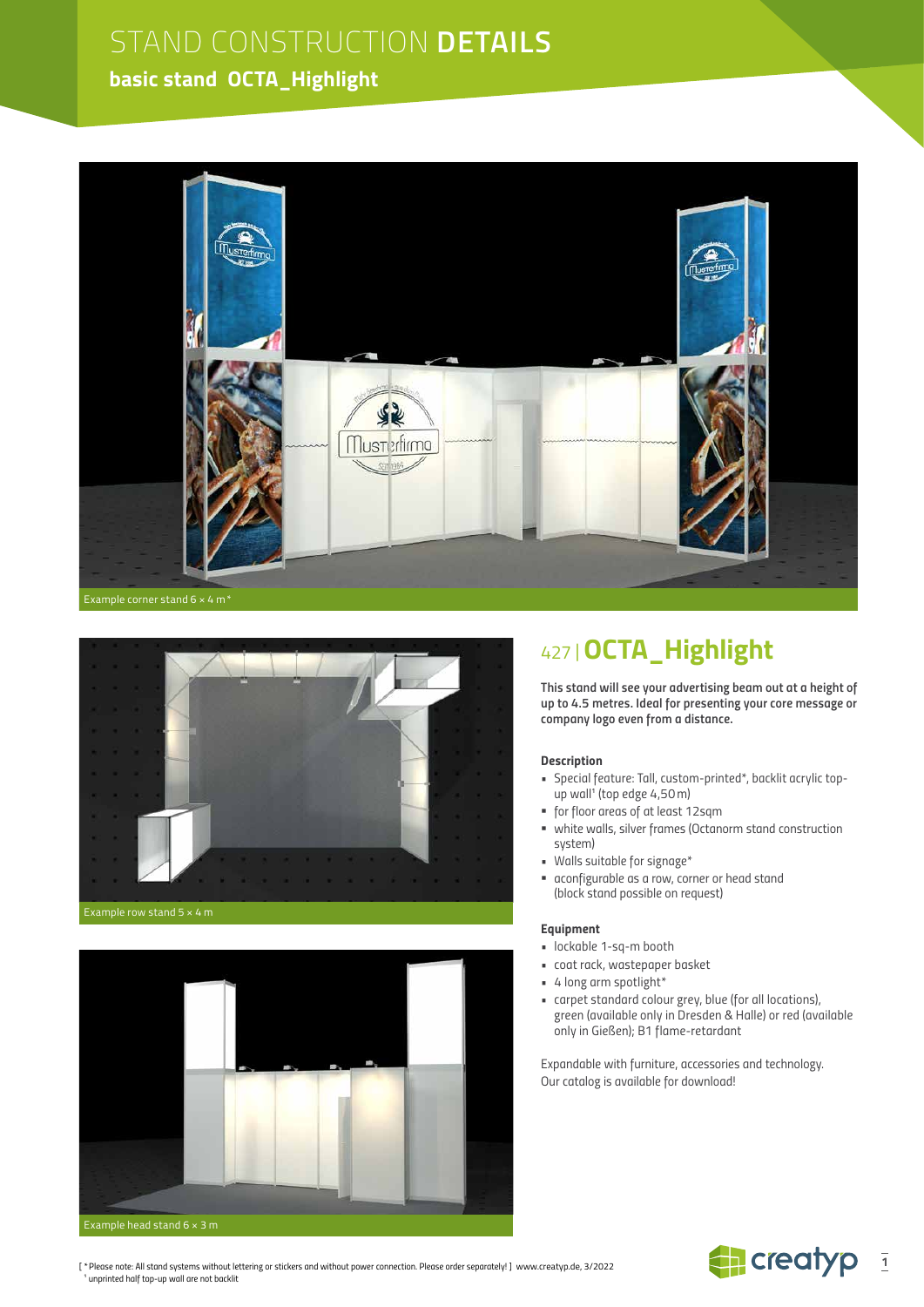### **basic stand OCTA\_Highlight**







2430



 print size **Visual size** 





2) The wall over the door is flush with upper edge of standard wall. The distance between the wall over the door and cabin door= 70 mm (based on visible dimension).

#### **wall elements**

- (1) backlit acrylic top-up wall
- (2) backlit acrylic half top-up wall<sup>1</sup>
- 3 standard wall
- $(4)$  half wall
- 5 cabin door
- 6 wall over the door

<sup>1</sup> *unprinted half top-up wall are not backlit*

We would be pleased to submit you a non-binding offer for the **design and sticking** of your trade fair stand.

#### **If you like to create your print data by yourself, please note:**

- · 4/0-coloured in **CMYK**
- · printable PDF, scale **1:1** with **at least 100 dpi** (or on a scale of 1:10)
- · **no crop marks/print marks, no bleed addition** (please note the dimensions on this sheet)
- · **design** covering several walls has to be layouted **as seperate graphic for each wall**
- · **please add an overall view** of the stand, so we can see the position of each graphic

#### **IMPORTANT:**

- · all elements **extending the visual size** will be covered by the stand system.
- · stand walls will be disrupt by a brace of **40mm**



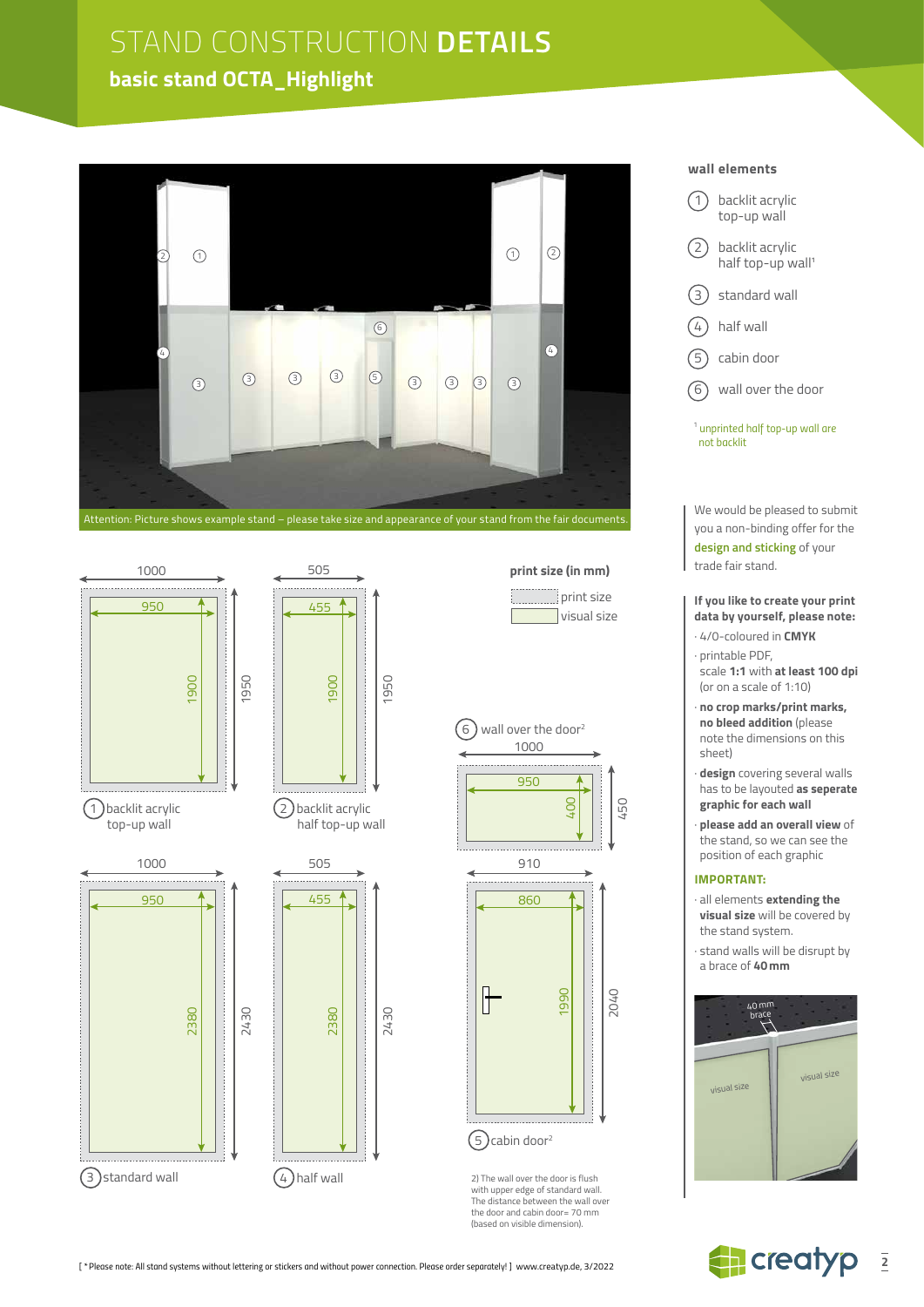### **basic stand OCTA\_Highlight**



Example for design and equipment\* **corner stand 6 × 4 m**



Example for design and equipment\* **row stand 5 × 4 m**

#### *IMPORTANT*

*The examples on this page show optional features. We will be happy to advise* 

DIE BESTEN<br>ANGEBOTE IN<br>SICHTWEITE!

*[ \*Please note: All stand systems without lettering or stickers and without power connection. Please order separately! ]* www.creatyp.de, 3/2022

Example for design and equipment\* **head stand 6 × 3 m**